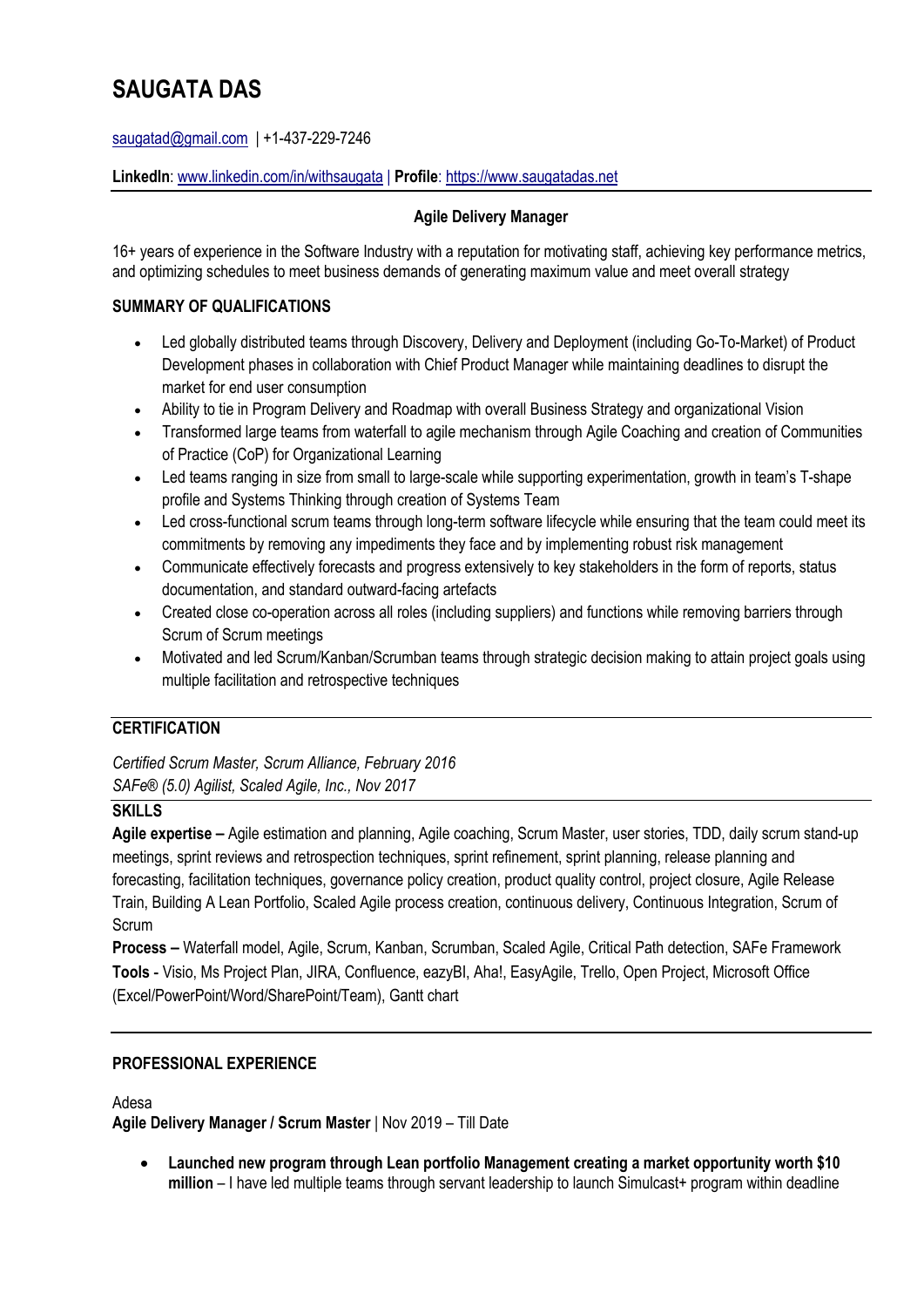which enabled Adesa to move towards its strategy to disrupt the market. This allowed Adesa to tap into new streams of revenue generation. I achieved this using my knowledge of SAFe framework and expertise in operational processes which helped me lead System Monitoring and Capacity Planning. I am facilitating system team creation as part of resource management and management which has ensured a phased release of program ensuring maximum outreach towards customers and optimum usage of feedback. I encouraged innovation across teams and ensured high quality through implementation of shift-left testing, transparent measurement and tracking of project issues.

- **Increased Productivity by 23%** I have developed a core set of operational and communication guidelines as part of agile leadership which has streamlined interaction between multiple departments and maximized resource utilization. This has led to productivity increase by up to 23%. I have established a mechanism of feedback loop for discovery pipeline which has been used for prioritization of product backlog and has reduced timeline.
- **Ensured lean budgeting for program**  with an average finance budget of over \$4 million I setup workshops, forecasted cost estimates and facilitated high level forums, in order to ensure strategic budgeting towards value streams which helped generate maximum value for given budget. I used experimental tools such as Aha!, eazyBI etc,to track Programs from Discovery to Rollout (Go-to-Market) successfully. I setup sessions with stakeholders on a regular cadence and followed strict governance policies and used innovative financial reporting mechanism to ensure transparent review of budgeting as part of financial management..

#### Ubisoft

#### **Scrum Master |** May 2019 – Nov 2019

• **Transforming multiple teams to Agile framework within Microstrategy (Datawarehouse) department** – I was working towards establishing Agile processes and providing strategic direction to help multiple teams within Microstrategy based Business Insight department adapt Agile Methodology. As part of my job, I coached and establishing process improvements for Product Owners and Team members in order to enhance agility and streamline the activities to maximize business value. Using activities such as User story mapping, story splitting, coaching and mentoring about Definition of Ready and Definition of Done, I ensured 25% improvement in performance within 2-3 Sprints with simultaneous quality improvement.

#### **TPVision**

#### **Scrum Master** | Nov 2012 – Feb 2019

- **Led scrum teams of engineers and architects creating a market of 9 million devices for Europe/NAFTA (under Philips brand)**– I applied Agile Development, Software Development Lifecycle (SDLC)/ Project Management skills and continuous improvement processes in a dynamic environment to make sure scrum teams, including third-party vendors, could meet their commitments. I led up to four scrum teams/year in a flexible manner as a scrum master for geographically distributed scrum teams, which contributed to an increase in the business volumes up to 9 million devices.
- **Transformed multiple teams to Agile framework ensuring quarterly profits more than \$105 million** I established Agile methodologies, policies, training and built Communities of Practice to manage multiple projects and to help the organization move towards an Agile Methodology. Through effective time boxing, workflows management and identification of project risks, I successfully led highly motivated cross-functional teams towards successful business launch of product lines for 2015-2019 and created Continuous Delivery Pipeline to provide upgrades and releases ensuring a quarterly profit of \$105 million. As part of leadership and change management teams, I established process improvements by teaching various retrospection techniques, facilitation techniques, agile games and time management in order to increase team's relationship building skills and ensure consistent velocity throughout technical projects.
- **Ensured 25% reduction in effort by effectively tracking team metrics**  I meticulously tracked and reported standard outward-facing artefacts (velocity, CFD, weekly reporting, risk assessment etc) to all stakeholders in an objective format through excellent communication (written and verbal) while I managed multiple projects successfully. I also ensured accurate and credible forecasting and project delivery through story selection. Through these key metrics, I was able to modify WIP and batch sizes which helped the team achieve 25% reduction in effort with respect to previous projects.
- **Increased productivity in Android Hotel TV releases for NAFTA by 52%–** Productivity increased by 52% due to implementation of best practices such as automated testing, regression testing and software architecture for NAFTA Android Hotel TV chain with a focus towards high quality standards. I proactively introduced SAFe frameworks such as Continuous Delivery Pipeline, Continuous Integration, Continuous improvement, Lean Practices, PI planning, System Demos and Business Model Canvas.
- **Ensured savings of \$150,000 while managing supplier management a budget of up to \$2 million** –